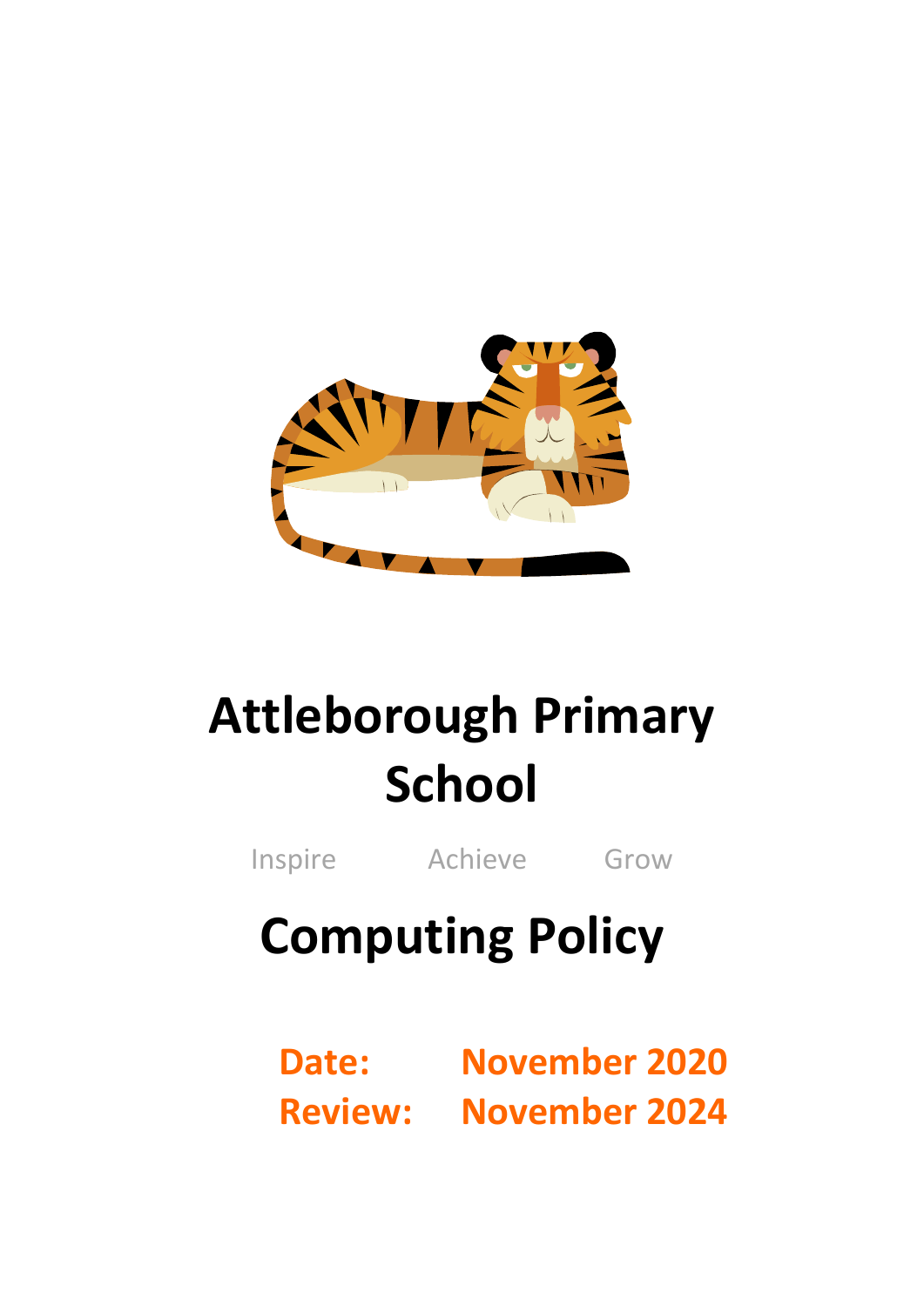## **Statement of intent**

At Attleborough Primary School we understand that a high-quality computing education is essential for pupils to understand modern information and communication technologies (ICT), and for them to use these skills to become responsible, competent, confident and creative participants of an increasingly digital world.

Throughout this policy, we outline how we, as a school, will deliver the requirements of the key stage 1 (KS1) and key stage 2 (KS2) computing programmes of study, and to ensure that our pupils have the digital skills they need. We aim to inspire pupils to continue to learn and apply the skills they learn at secondary school, university, and beyond in the workplace.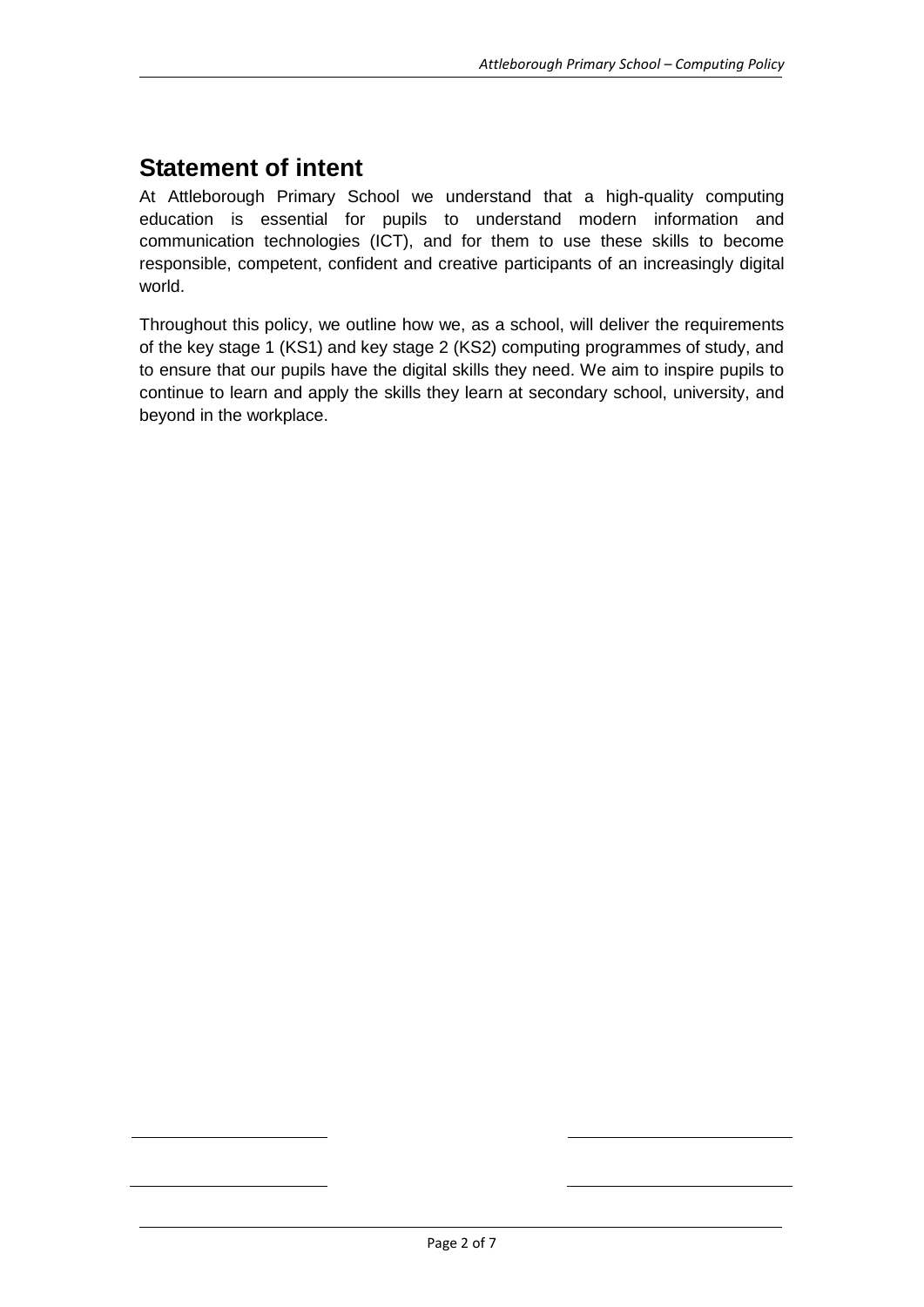#### 1. **Legal framework**

- 1.1. This policy is in regard to and compliant with the following statutory guidance:
	- DfE (2013) 'Computing programmes of study: key stages 1 and 2'
- 1.2. This policy links in with the following other school policies:
	- Primary Maths Policy
	- Homework Policy
	- Online Safety Policy
	- Disaster recovery plan
	- Redundant equipment policy
- Teaching and learning policy

#### 2. **Roles and responsibilities**

- 2.1. The headteacher will:
	- Ensure that there is a Primary Computing Policy in place, and that it is regularly reviewed and updated to take into account new developments, both to the primary computing curriculum and to ICT.
	- Ensure that the Primary Computing Policy, as written, is disseminated to the computing coordinator, teaching staff and parents, for implementation.
	- Hold the computing coordinator to account for the effective implementation of the Primary Computing Policy, including budget expenditure.
	- Intervene where it is apparent that the Primary Computing Policy is not being implemented according to its provisions.
- 2.2. The computing coordinator will:
	- Manage the computing budget and keep appropriate records of expenditure in order to review them and make suggestions for the future.
	- Secure and maintain computing resources and advise staff on the correct use of digital technologies.
	- Offer help and support to all members of staff in their planning, teaching and assessment of computing and also offer support and guidance on implementing the remote learning policy.
	- Keep the headteacher and other stakeholders, such as parents, informed about our school's implementation of the primary computing curriculum and the remote learning policy.
	- Keep up-to-date with new developments in computing and communicate such information and developments to colleagues,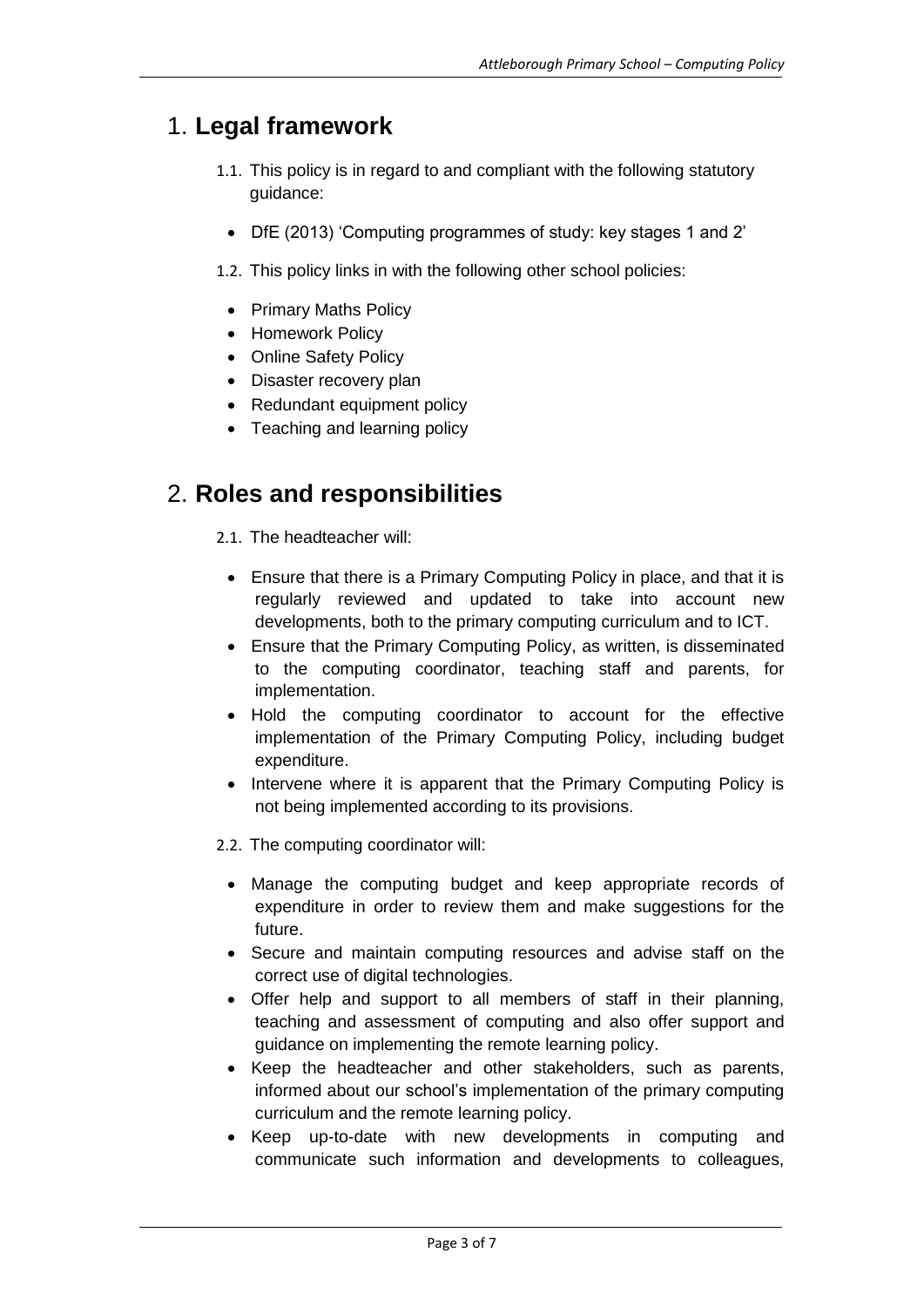including, where necessary, through the creation and delivery of bespoke training programmes.

- Attend appropriate in-service training.
- 2.3. Teachers will:
	- Plan and deliver the requirements of the KS1 and KS2 computing programmes of study to the best of their abilities.
	- Set high expectations for all their pupils, including pupils with special educational needs and/or disabilities (SEND), pupils from various social, cultural and linguistic backgrounds, and academically more able pupils.
	- Encourage pupils to apply their knowledge, skills and understanding of computers and ICT across the curriculum.
	- Maintain up-to-date records of both formative and summative assessment.
	- Tailor lesson delivery according to pupils' respective abilities.

### 3. **Early years foundation stage (EYFS)**

3.1. Although computing is not a statutory part of the EYFS, we will ensure that children of reception age receive a broad, play-based experience of computing through the use of new technologies.

#### 4. **Key stage 1**

4.1. Pupils will be taught to:

- Understand what algorithms are, and how they are implemented.
- Create and debug simple programs.
- Predict the behaviour of simple programs.
- Create, organise, store, manipulate and retrieve digital content, becoming increasingly familiar with a range of applications.
- Recognise common uses of ICT beyond school.
- Use technology safely and respectfully, keeping personal information private, and to identify where to go for help and support when they have concerns online.

#### 5. **Key stage 2**

5.1. Pupils will be taught to:

- Design, write and debug programs that accomplish specific goals, including controlling or simulating physical systems, and solving problems.
- Use sequence, selection, and repetition in programs.
- Work with variables and various forms of input and output.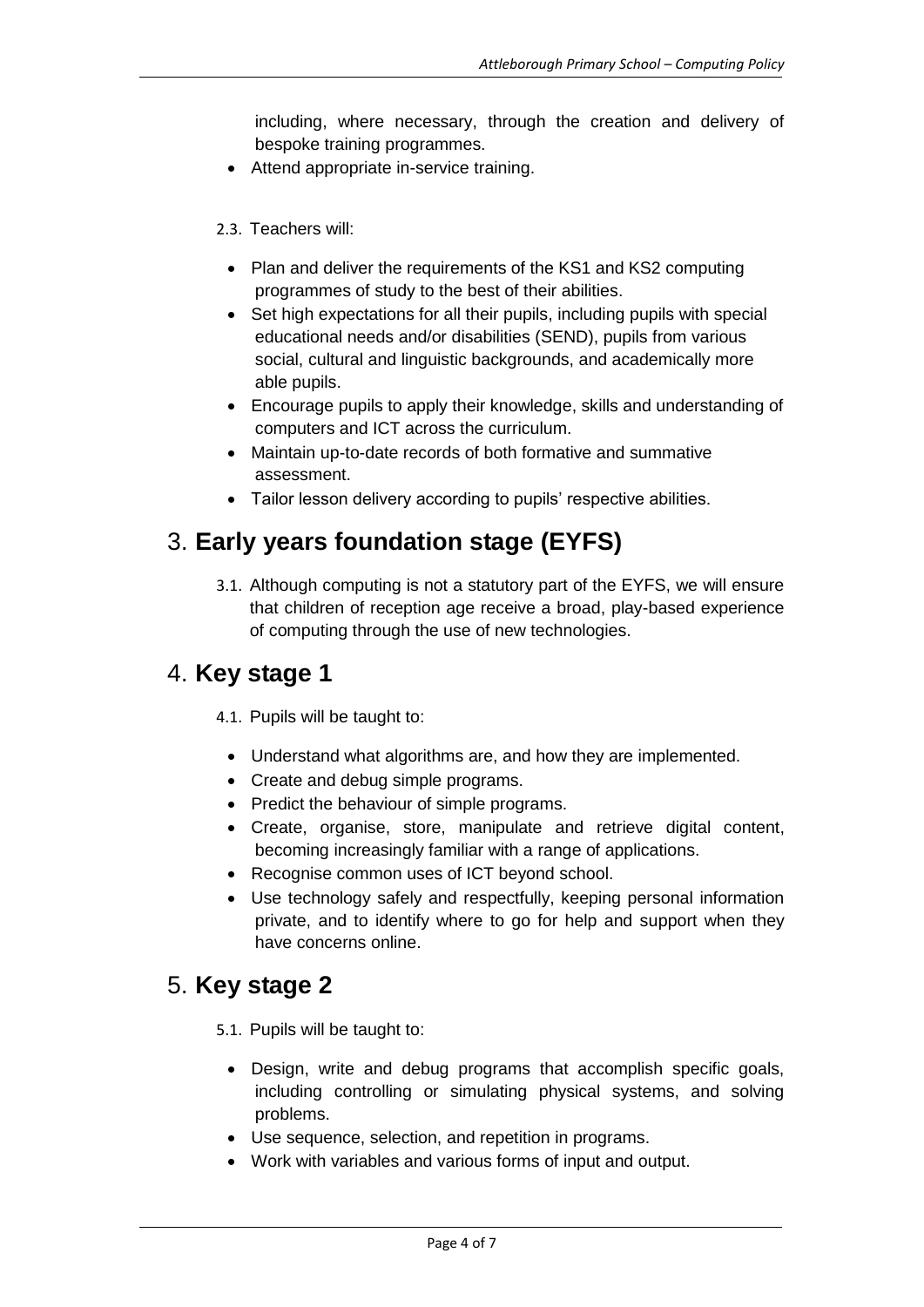- Explain how some simple algorithms work, and how they can detect and correct errors.
- Understand computer networks, how they can provide multiple services, and the opportunities they offer for communication and collaboration.
- Use search technologies, understand how results are selected and ranked, and be able to critically evaluate digital content.
- Select, use and combine a variety of software on a range of devices to design and create programs, systems and content that accomplish specific goals, on both web-based programmes and physical devices.
- Use technology safely, respectfully and responsibly, recognise acceptable behaviour and identify a range of ways to report online concerns.

### 6. **Curriculum delivery**

- 6.1. Teaching of digital literacy and ICT is largely delivered through crosscurricular subject links.
- 6.2. The core requirements of the KS1 and KS2 computing programmes of study, such as coding/programming, will be delivered through plans adapted from Knowsley Centre and Twinkl schemes of work during a half termly computer project in our state computer lab. From January 2021, we will be implementing the Teach Computing scheme of work.
- 6.3. We have acquired 30 desktop computers, 16 laptops and 32 tablets to support the delivery of the primary computing curriculum. Year 6 pupils will also be using the micro:bit as a resource for coding.
- 6.4. An audit of resources is taken on an annual basis to ensure that our computing provision remains appropriate to the latest requirements of the KS1 and KS2 primary computing programmes of study.
- 6.5. Web filters are kept up-to-date in order to ensure that pupils don't access inappropriate materials.
- 6.6. Obsolete or broken machines are sold, repaired or, where repair is not possible or cost-effective, scrapped in accordance with data protection requirements.
- 6.7. A service level agreement (SLA) with JC Comtech is in place to support the computing coordinator to fulfil this role.
- 6.8. An SLA with Updata is in place, and all computing-related devices and related applications have access to the internet. This SLA will be reviewed annually to ensure that the current package remains sufficient for purpose, and that it continues to represent the best value for money.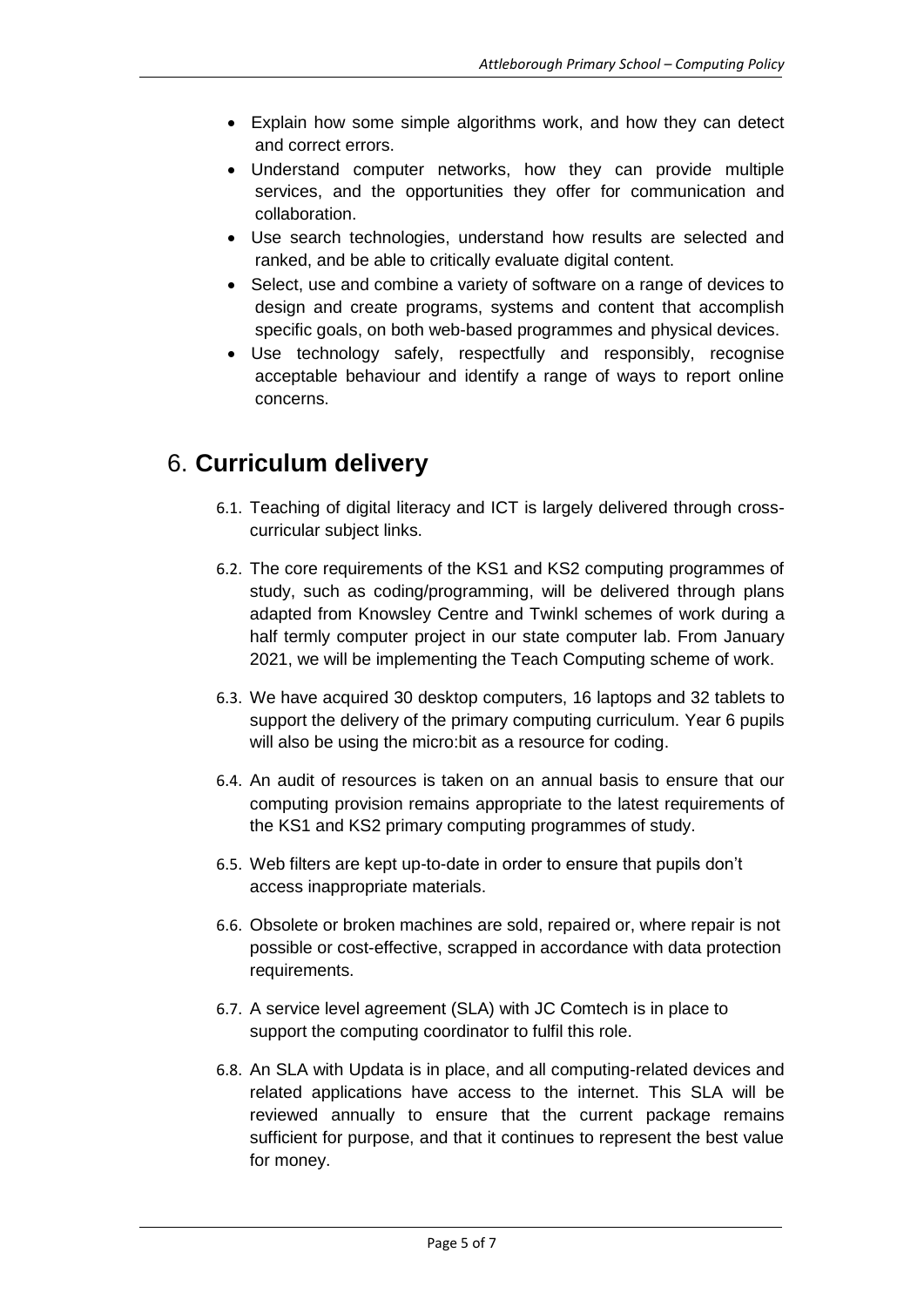# 7. **Differentiation**

- 7.1. We provide suitable learning opportunities for all pupils by matching the challenge of the task to the individual needs and abilities of each pupil. We will achieve this in a variety of ways, including:
	- Giving children gold/silver/bronze challenges to select their own challenge
	- Making reasonable adjustments to the way in which we deliver the computing curriculum, such as providing transcripts of online learning videos to pupils with hearing impairments, or making resources available in a pupil's first language where they use English as an additional language.
	- Assigning classroom assistants to individual/groups of pupils, where appropriate, to enable greater one-to-one support.
	- Providing extra learning opportunities through bespoke support groups (e.g. one for those with SEND and another for academically more able pupils), delivered during lunchtimes and/or after school.
	- Using cooperative learning to ensure all children are engaged in their learning
- 7.2. Academically more able pupils may be asked to become 'digital leaders', mentoring and sharing their skills with others, both during computer lessons and through the Coding Club.

#### 8. **Assessment**

- 8.1. Pupils' knowledge and understanding of the primary computing curriculum will be assessed according to the provisions outlined in our school's Feedback & Marking Policy.
- 8.2. Ongoing formative assessment monitors pupil performance and progress during learning; the outcomes of which we will use to ensure that work matches the individual needs and abilities of pupils.
- 8.3. Summative assessment reviews pupils' progress and abilities, and will be undertaken at the end of each unit, term and school year via a number of means, including but not limited to:
	- Fnd of unit reviews
	- Portfolios
	- Teacher judgements
	- KS1 and KS2 national curriculum tests